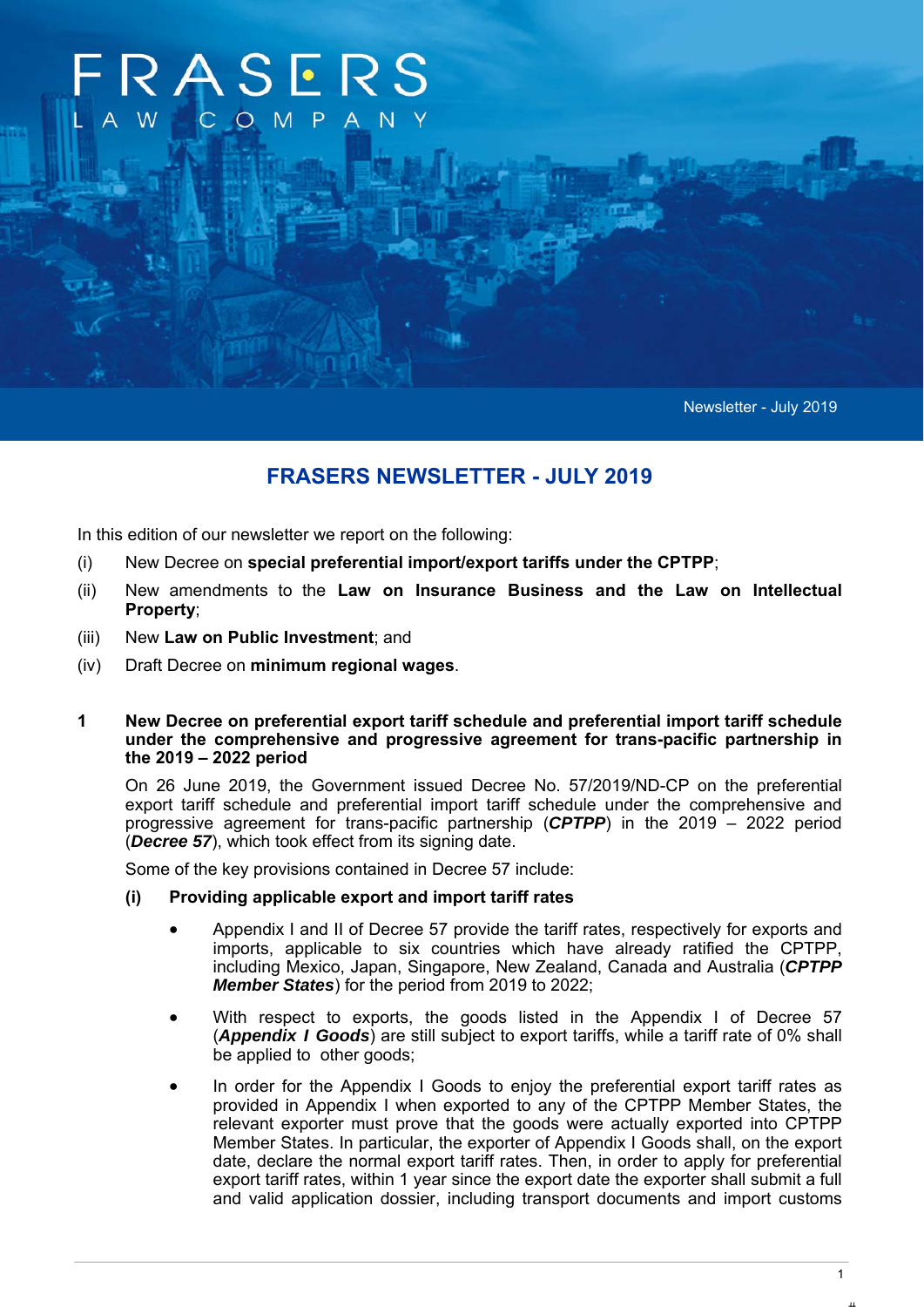

declarations, showing that the destination of the goods was one of CPTPP Member States. After the assessment of such application dossier, provided that the application dossier is correct, the custom authority shall undertake a tariff refund procedure in accordance with the applicable legislation; and

 With respect to imports, imported goods eligible for preferential import tariffs, must (a) be listed in Appendix II of the Decree 57; (b) be imported from any of the CPTPP Member States into Vietnam or from Vietnamese non-tariff zones to the domestic market; (c) transported into Vietnam from any of the CPTPP Member States or from Vietnamese non-tariff zones, provided that such goods still maintain their origin after the transit or transhipment; and (d) meet the provisions on origin of goods and have certificates of origin according to the forms prescribed under the CPTPP.

# **(ii) Different levels of preferential tariffs applied for different CPTPP Member States**

The tariff reductions shall be applied starting from 14 January 2019. Decree 57 provides for different levels of tariff reductions, which will be implemented progressively and will increase every year. In particular, a first level of tariff reductions shall apply to goods imported from and exported to Mexico. However, the goods imported from and exported to Japan, Singapore, New Zealand, Canada and Australia, and from Vietnamese non-tariff zones, already enjoy the second level of tariff rate reductions (which is more favourable than the first level). The subsequent levels of annual tariff rate reductions shall take effect on 1 January of each calendar year.

# **(iii) Effects on exports and imports declared before 26 June 2019**

In accordance with Article 6.2 of Decree 57, with respect to the export and import custom declarations registered from 14 January 2019 to 25 June 2019, if exported and imported goods are eligible for enjoying tariff preference according to Decree 57 but higher duty rates have been paid, the amount paid in excess shall be handled in accordance with the law on tariff administration.

# **2 New Law amending and supplementing the Law on Insurance Business and the Law on Intellectual Property**

On 14 June 2019, the National Assembly of Vietnam passed a new Law (*New Law*) amending and supplementing the following laws:

- (i) Law No. 24/2000/QH10, entitled the Law on Insurance Business, passed by the National Assembly on 9 December 2000, as amended by Law No. 61/2010/QH12 passed by the National Assembly on 24 November 2010 (collectively, *Law on Insurance Business*); and
- (ii) Law No. 50/2005/QH11, entitled the Law on Intellectual Property, passed by the National Assembly on 29 November 2005, as amended by Law No. 36/2009/QH12 passed by the National Assembly on 19 June 2009 (collectively*, Law on Intellectual Property*);

in order for Vietnam to comply with the provisions of the Comprehensive and Progressive Agreement for Trans-Pacific Partnership (*CPTTP*), which has been recently ratified by the National Assembly, and with the commitments of Vietnam upon its accession to the World Trade Organisation.

The New Law will take effect as from 1 November 2019.

Below are some highlights of the key amendments under the New Law as compared to the current Law on Insurance Business and Law on Intellectual Property.

# **(i) Amendments regarding the Law on Insurance Business and Annex 4 of the Law on Investment**

- The New Law defines and creates a legal framework for insurance auxiliary services, being consultancy, risk assessment, actuarial, loss inspection, and claim settlement. In the current Law on Insurance Business, there are no definitions and no clear legal framework applicable to these types of services.
- Under the New Law, an organisation shall be entitled to provide insurance auxiliary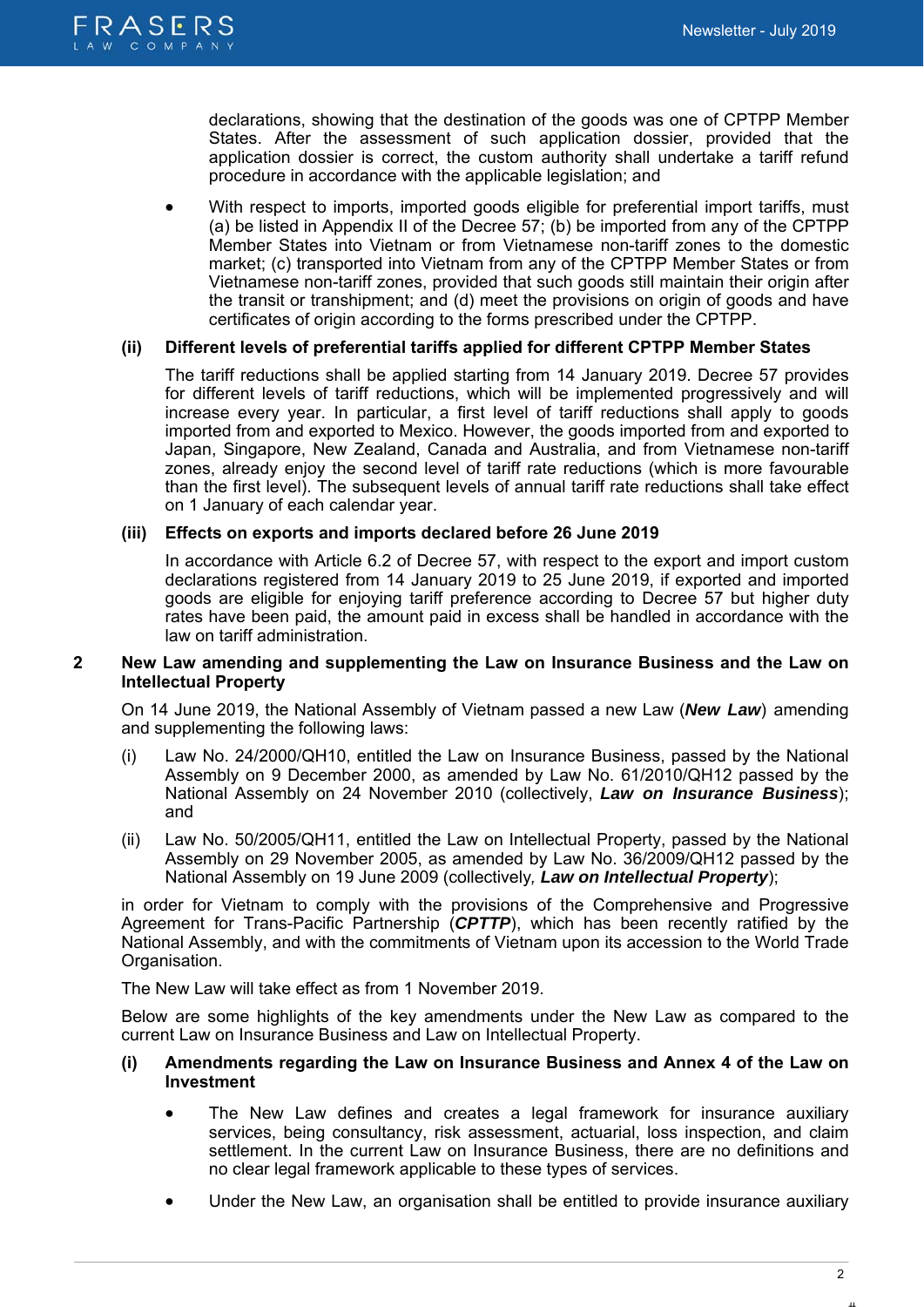

services if:

- (i) it is a legal entity which is duly and properly established;
- (ii) its individuals directly providing insurance auxiliary services to clients comply with the following requirements:
	- (a) be 18 or more years of age and having full capacity for civil acts;
	- (b) having a valid and appropriate degree or certificate of insurance auxiliary, issued by a duly and properly established foreign or local training facility;
	- (c) meet the standards applicable to inspectors in accordance with commercial laws (applying only for individuals directly practicing loss inspection activities); and
	- (d) meet the standards of law compliance, ethics, professional qualifications, experience in actuarial practice, membership of the International Actuarial Association (applying only for individuals directly practicing actuarial activities).
- The New Law provides that the provision of insurance auxiliary services shall be subject to further guidance from the Government in the future.
- The amendment of the Law on Insurance Business has the consequence that the Annex 4 of the Law on Investment (which contains the list of conditional businesses) is amended accordingly to include the new business activity of insurance auxiliary services.

#### **(ii) Amendments regarding the Law on Intellectual property**

- The New Law provides a more favourable time limit for the novelty preservation of a patent, which is filed in Vietnam, after such patent is publicly announced. In particular, pursuant to the New Law, a patent will remain novel if such patent application is submitted within 12 months as from the date of the patent being published. The current time limit for such novelty preservation is only 6 months according to the Law on Intellectual Property.
- The New Law also states that trademark license agreements are not required to be registered with the National Office of Intellectual Property (*NOIP*) for effectiveness with respect to third parties, whereas, under the current Law on Intellectual Property, generally all types of industrial property (including trademark) license agreements are required to be registered with the NOIP in order to be effective against a third party.

#### **3 New Law on Public Investment**

On 13 June 2019, the National Assembly passed a new Law on Public Investment (*New Law on Public Investment*), which will replace the current Law No. 49/2014/QH13, entitled the Law on Public Investment, passed by the National Assembly of Vietnam on 18 June 2014 (*Current Law on Public Investment*) as from 1 January 2020.

The New Law on Public Investment also amends a provision of Law No. 55/2014/QH13, entitled the Law on Environmental Protection, passed by the National Assembly of Vietnam on 23 June 2014 (*Law on Environmental Protection*).

Below are some highlights of the key changes under the New Law on Public Investment as compared to the Current Law on Public Investment.

#### **(i) Removal of a number of public-private partnership (PPP) provisions**

Under the New Law on Public Investment, a number of PPP provisions have been removed in comparison to the Current Law on Public Investment, in order to avoid overlaps with another bill exclusively on PPP investments which is currently being drafted by the Ministry of Planning and Investment (*MPI*).

However, the New Law on Public Investment confirms that the State's part in a PPP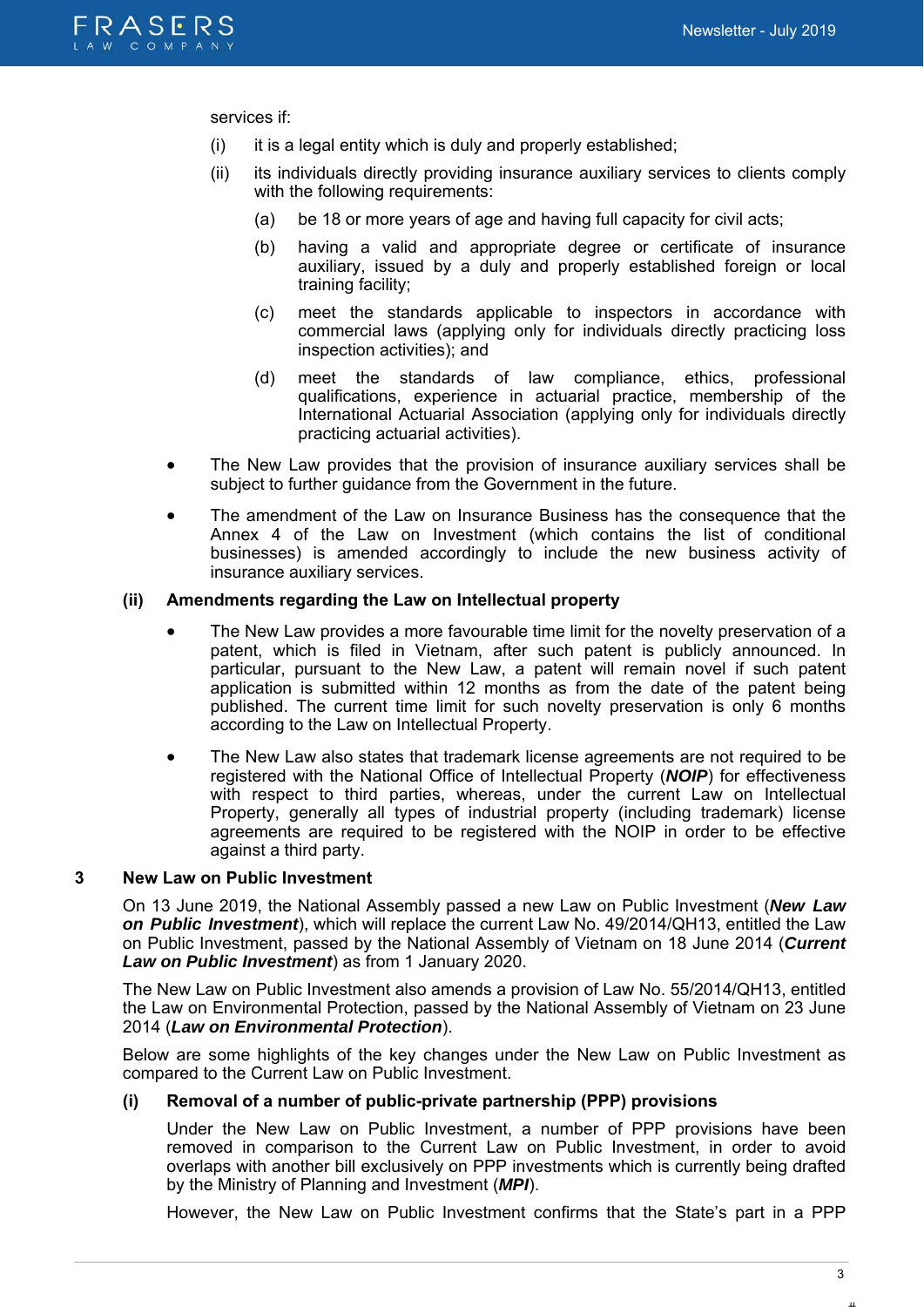

project is still considered as a subject of public investment.

Furthermore, pursuant to the New Law on Public Investment, the feasibility study reports related to important national PPP projects shall not be governed by the PPP laws.

#### **(ii) Exemption from in-principle investment decision**

The New Law on Public Investment clarifies that emergency projects, investment preparation missions, planning missions, projects in the national objectives program, and component projects of projects that have been granted the in-principle investment decision are exempted from obtaining an in-principle investment decision, whereas the Current Law on Public Investment remains silent on this issue.

#### **(iii) Adjustment of in-principle investment decision**

The New Law on Public Investment introduces a legal framework for adjustment of the in-principle investment decision, while the Current Law on Public Investment does not provide the same. The procedures and authority for adjusting the in-principle investment decision shall be similar to those for obtaining the initial in-principle decision.

#### **(iv) Increasing decentralisation**

The New Law on Public Investment provides a more favourable framework for ministries, central authorities, and local authorities in public investment activities than that of the Current Law on Public Investment.

To be specific, under the New Law on Public Investment, the MPI, other ministries, central authorities, and local authorities are able to appraise capital source and capital balance capacity of the investment projects and programs which fall under their authority. As of now, only the MPI and MOF are currently responsible for conducting such appraisals according to the Current Law on Public Investment.

Further, pursuant to the New Law on Public Investment, the local people's committees, if assigned by the local people's council, may grant in-principle investment decisions for a number of types of group-B and group-C projects which are currently exclusively reserved matters for the local people's councils.

### **(v) Time schedule for implementation and disbursement of capital in public investment plans**

Under the New Law on Public Investment, the capital provided in public investment plans for a medium-term period must be implemented and disbursed no later than 31 January of the first year of the immediately preceding period, which is 12-month earlier than that of the current Law on Public Investment.

### **(vi) Amendment to the Law on Environmental Protection**

For public investment projects, the New Law on Public Investment provides that the issuance of in-principle investment decision shall be based on a preliminary environment impact assessment, instead of a full environmental impact assessment report as currently stipulated in the Law on Environmental Protection. The Government will give further guidance on the preliminary environment impact assessment.

# **4 Draft Decree replacing Decree No. 157/2018/ND-CP on minimum regional wages**

The Government recently issued a Draft Decree replacing Decree No. 157/2018/ND-CP, dated 16 November 2018, providing the regional minimum area wages (*RMS*) for employees working pursuant to a labour contract (*Draft Decree*).

By law, the RMS is generally the minimum monthly salary level applicable to employees who perform the simplest work which does not require any training or qualification. With respect to employees having jobs which require training or qualification, their monthly salary must be higher than the RMS by at least seven percent.

As from 1 January 2020, under the Draft Decree, the RMS shall be divided into different categories based on the location of the employers as follows: